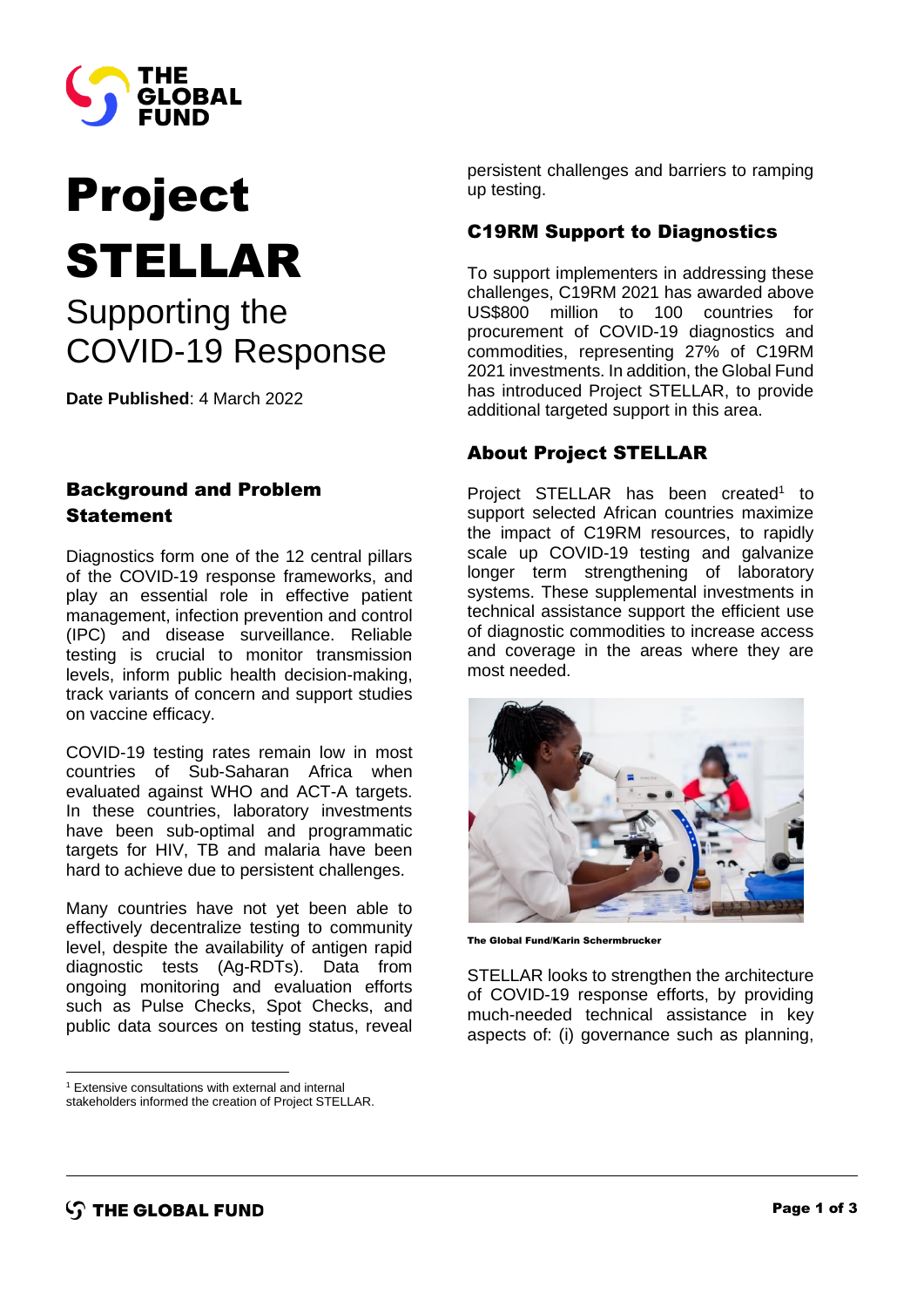resource mobilization, policy/advocacy, coordination, diagnostics strategy and algorithm development; (ii) scaling up testing including training and community outreach; and (iii) data management such as information and surveillance systems. The project will run from February 2022 until December 2023.

#### Criteria for Country Selection

Countries in scope include those that have received significant allocations from C19RM, on grants exceeding US\$8 million, resulting in 20 countries that represent around 70% of total of C19RM disbursements in diagnostics and laboratory systems. The criteria for country selection was based on quantitative analysis of countries' COVID-19 testing status and C19RM allocation level.



The Global Fund/Ricci Shryock

#### Proposed Interventions

The Global Fund has approved an investment of US\$9.86 million for Project STELLAR, proposing the following interventions<sup>2</sup>:

1. **Improve national diagnostic governance** through targeted national advocacy and advisory efforts, to ensure diagnostics policies are formulated as an enabler to expanded access and coverage. The initiative will allow development of robust integrated

<sup>2</sup> Intervention design was informed by a detailed analysis conducted by Africa CDC.

diagnostics policies and improve regulatory approvals of Ag-RDTs at country level.

- 2. **Scale up and increase coverage for COVID-19 testing and surveillance** to decentralize testing, mitigate resource constrains, carry out trainings and advocate for wastewater-based surveillance and epidemiological monitoring.
- 3. **Strengthen data management** for data visibility. Aiming at strengthening data infrastructure, reporting, and integrating of diagnostic solutions across regions and integration of COVID-19 testing data into the national LIS/HMIS.

#### Implementation Approach

Project STELLAR will collaborate with incountry stakeholders, service providers, NGOs, and external partners.